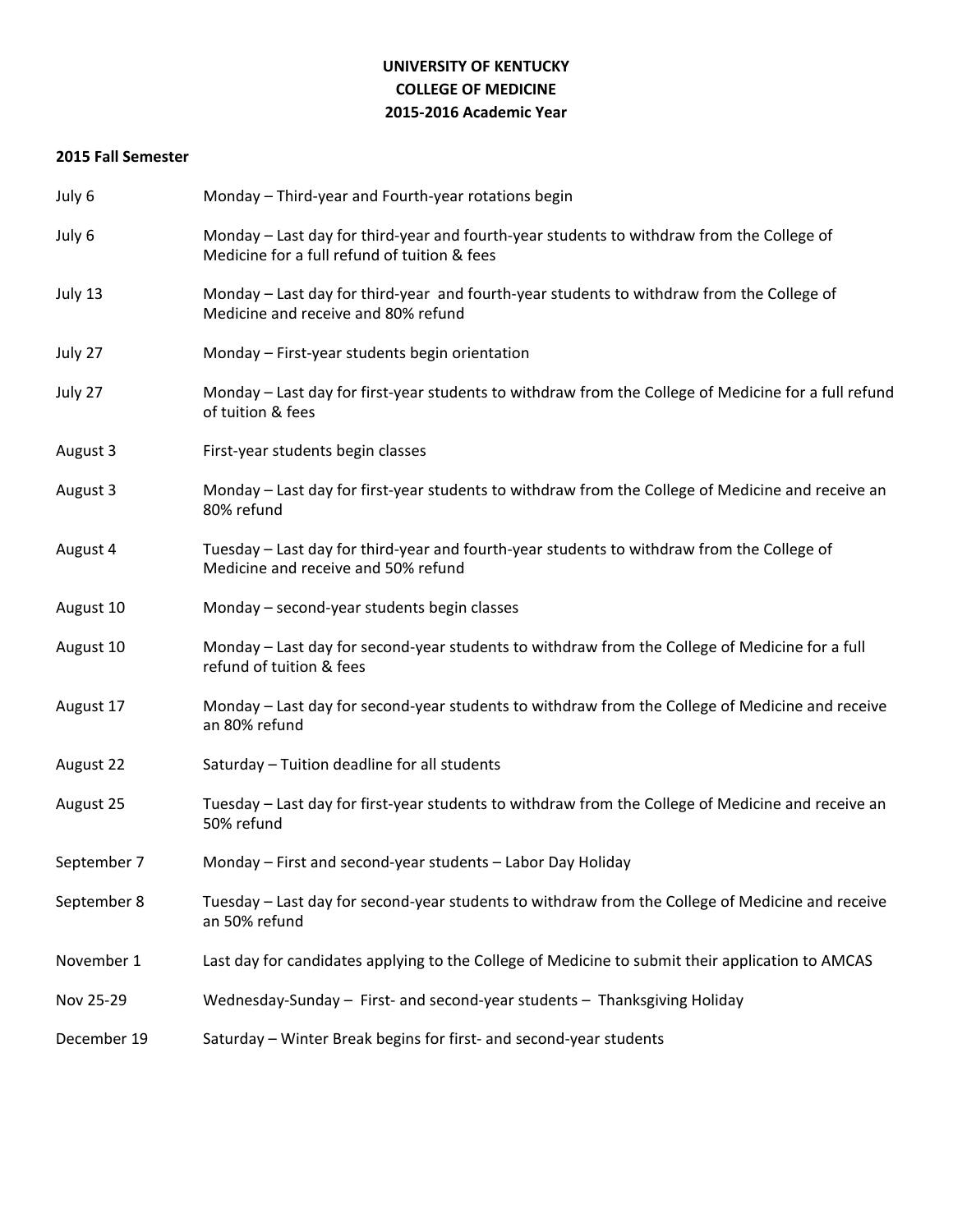# **UNIVERSITY OF KENTUCKY COLLEGE OF MEDICINE 2015-2016 Academic Year**

# **2016 Spring Semester**

| January 4                                          | Monday - All students return to class                                                                             |  |
|----------------------------------------------------|-------------------------------------------------------------------------------------------------------------------|--|
| January 4                                          | Monday - Last day to withdraw from the College of Medicine and receive a full refund                              |  |
| January 11                                         | Monday - Last day to withdraw from the College of Medicine and receive an 80% refund                              |  |
| January 15                                         | Last day for candidates applying to the College of Medicine to submit their supplemental<br>application materials |  |
| January 18                                         | Monday - First and second year students - Martin Luther King Jr.'s Birthday Holiday                               |  |
| January 22                                         | Friday - Tuition deadline for all students                                                                        |  |
| February 2                                         | Tuesday - Last day to withdraw from the College of Medicine and receive a 50% refund                              |  |
| March 5-13                                         | Monday-Friday - Spring Break for first-year students                                                              |  |
| March 12-20                                        | Monday-Friday - Spring Break for second-year students                                                             |  |
| May 6                                              | Friday - End of academic year for second-year students                                                            |  |
| May 13                                             | Friday - End of academic year for fourth-year students                                                            |  |
| May 14                                             | Saturday - College of Medicine Graduation                                                                         |  |
| May 30                                             | Monday - Memorial Day Holiday for first-year students                                                             |  |
| May 27                                             | Friday - End of academic year for first-year students                                                             |  |
| June 17                                            | Friday - End of academic year for third-year students                                                             |  |
| CPX Exam for Class of 2016<br>June 20-24 and 27-28 |                                                                                                                   |  |

June 30 Monday – Special graduation date

# **Enrollment Dates 2015-2016**

| First Year  | 7/27/15 to 5/27/16 | Winter Break | 12/19/15 to 1/3/16 |
|-------------|--------------------|--------------|--------------------|
| Second Year | 8/10/15 to 5/6/16  | Graduation   | 5/14/16            |
| Third Year  | 7/6/15 to 6/17/16  |              |                    |
| Fourth Year | 7/6/15 to 5/13/16  |              |                    |